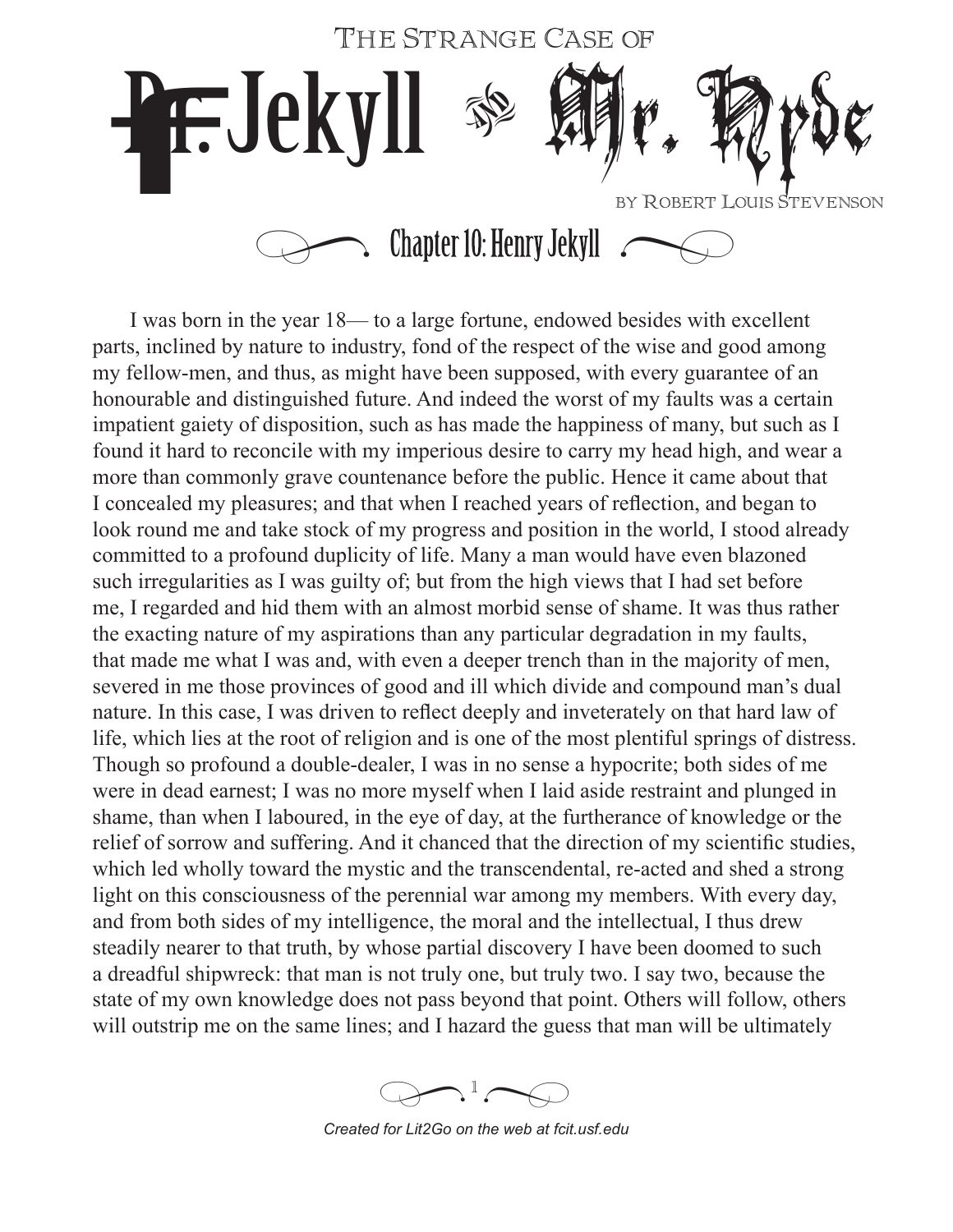known for a mere polity of multifarious, incongruous, and independent denizens. I, for my part, from the nature of my life, advanced infallibly in one direction and in one direction only. It was on the moral side, and in my own person, that I learned to recognise the thorough and primitive duality of man; I saw that, of the two natures that contended in the field of my consciousness, even if I could rightly be said to be either, it was only because I was radically both; and from an early date, even before the course of my scientific discoveries had begun to suggest the most naked possibility of such a miracle, I had learned to dwell with pleasure, as a beloved day-dream, on the thought of the separation of these elements. If each, I told myself, could but be housed in separate identities, life would be relieved of all that was unbearable; the unjust delivered from the aspirations might go his way, and remorse of his more upright twin; and the just could walk steadfastly and securely on his upward path, doing the good things in which he found his pleasure, and no longer exposed to disgrace and penitence by the hands of this extraneous evil. It was the curse of mankind that these incongruous fagots were thus bound together that in the agonised womb of consciousness, these polar twins should be continuously struggling. How, then, were they dissociated?

I was so far in my reflections when, as I have said, a side-light began to shine upon the subject from the laboratory table. I began to perceive more deeply than it has ever yet been stated, the trembling immateriality, the mist-like transience of this seemingly so solid body in which we walk attired. Certain agents I found to have the power to shake and to pluck back that fleshly vestment, even as a wind might toss the curtains of a pavilion. For two good reasons, I will not enter deeply into this scientific branch of my confession. First, because I have been made to learn that the doom and burthen of our life is bound for ever on man's shoulders, and when the attempt is made to cast it off, it but returns upon us with more unfamiliar and more awful pressure. Second, because, as my narrative will make, alas! too evident, my discoveries were incomplete. Enough, then, that I not only recognised my natural body for the mere aura and effulgence of certain of the powers that made up my spirit, but managed to compound a drug by which these powers should be dethroned from their supremacy, and a second form and countenance substituted, none the less natural to me because they were the expression, and bore the stamp, of lower elements in my soul.

I hesitated long before I put this theory to the test of practice. I knew well that I risked death; for any drug that so potently controlled and shook the very fortress of identity, might by the least scruple of an overdose or at the least inopportunity in the moment of exhibition, utterly blot out that immaterial tabernacle which I looked to it to change. But the temptation of a discovery so singular and profound, at last overcame



*Created for Lit2Go on the web at fcit.usf.edu*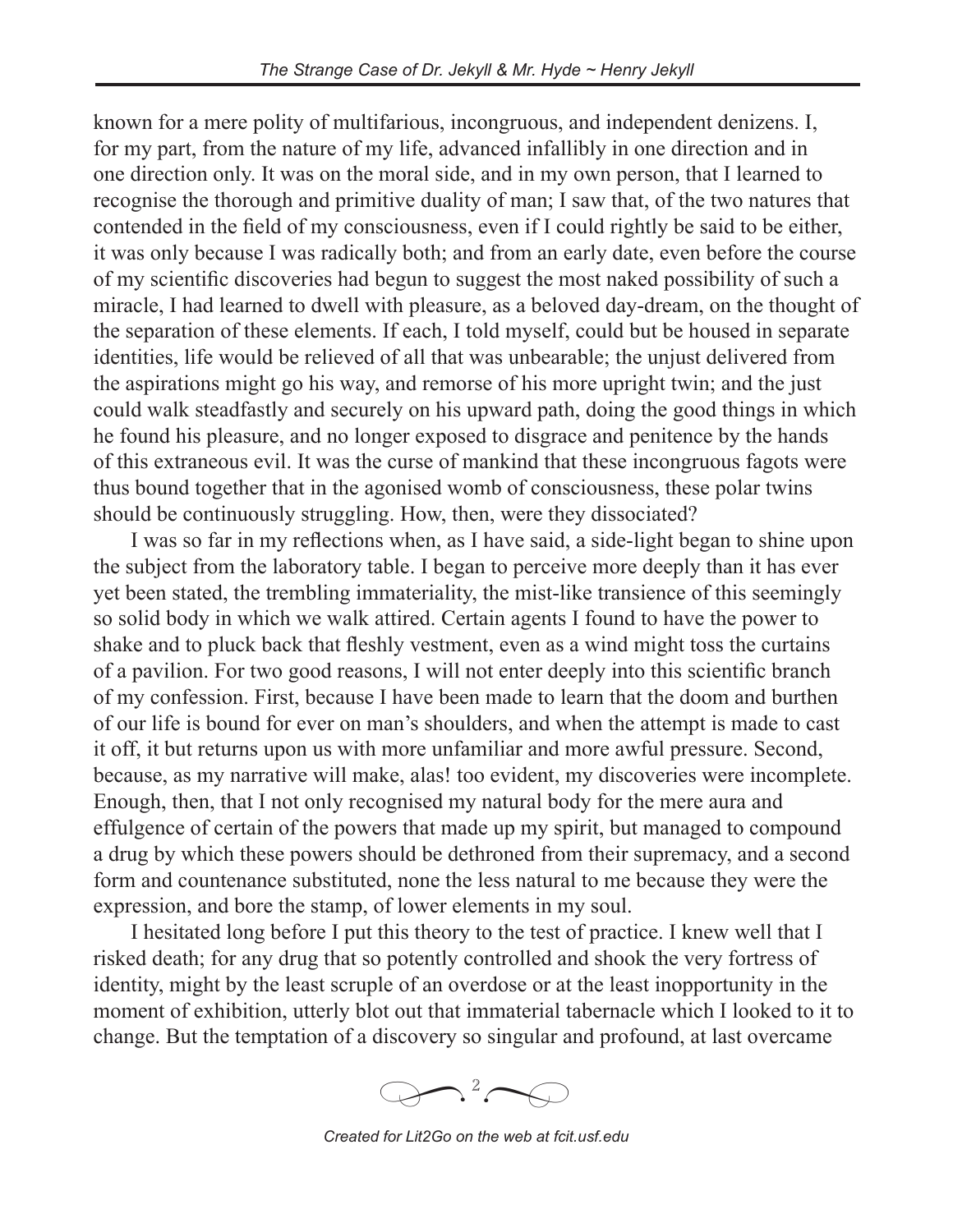the suggestions of alarm. I had long since prepared my tincture; I purchased at once, from a firm of wholesale chemists, a large quantity of a particular salt which I knew, from my experiments, to be the last ingredient required; and late one accursed night, I compounded the elements, watched them boil and smoke together in the glass, and when the ebullition had subsided, with a strong glow of courage, drank off the potion.

The most racking pangs succeeded: a grinding in the bones, deadly nausea, and a horror of the spirit that cannot be exceeded at the hour of birth or death. Then these agonies began swiftly to subside, and I came to myself as if out of a great sickness. There was something strange in my sensations, something indescribably new and, from its very novelty, incredibly sweet. I felt younger, lighter, happier in body; within I was conscious of a heady recklessness, a current of disordered sensual images running like a mill-race in my fancy, a solution of the bonds of obligation, an unknown but not an innocent freedom of the soul. I knew myself, at the first breath of this new life, to be more wicked, tenfold more wicked, sold a slave to my original evil; and the thought, in that moment, braced and delighted me like wine. I stretched out my hands, exulting in the freshness of these sensations; and in the act, I was suddenly aware that I had lost in stature.

There was no mirror, at that date, in my room; that which stands beside me as I write, was brought there later on and for the very purpose of these transformations. The night, however, was far gone into the morning — the morning, black as it was, was nearly ripe for the conception of the day — the inmates of my house were locked in the most rigorous hours of slumber; and I determined, flushed as I was with hope and triumph, to venture in my new shape as far as to my bedroom. I crossed the yard, wherein the constellations looked down upon me, I could have thought, with wonder, the first creature of that sort that their unsleeping vigilance had yet disclosed to them; I stole through the corridors, a stranger in my own house; and coming to my room, I saw for the first time the appearance of Edward Hyde.

I must here speak by theory alone, saying not that which I know, but that which I suppose to be most probable. The evil side of my nature, to which I had now transferred the stamping efficacy, was less robust and less developed than the good which I had just deposed. Again, in the course of my life, which had been, after all, nine-tenths a life of effort, virtue, and control, it had been much less exercised and much less exhausted. And hence, as I think, it came about that Edward Hyde was so much smaller, slighter, and younger than Henry Jekyll. Even as good shone upon the countenance of the one, evil was written broadly and plainly on the face of the other. Evil besides (which I must still believe to be the lethal side of man) had left on that



*Created for Lit2Go on the web at fcit.usf.edu*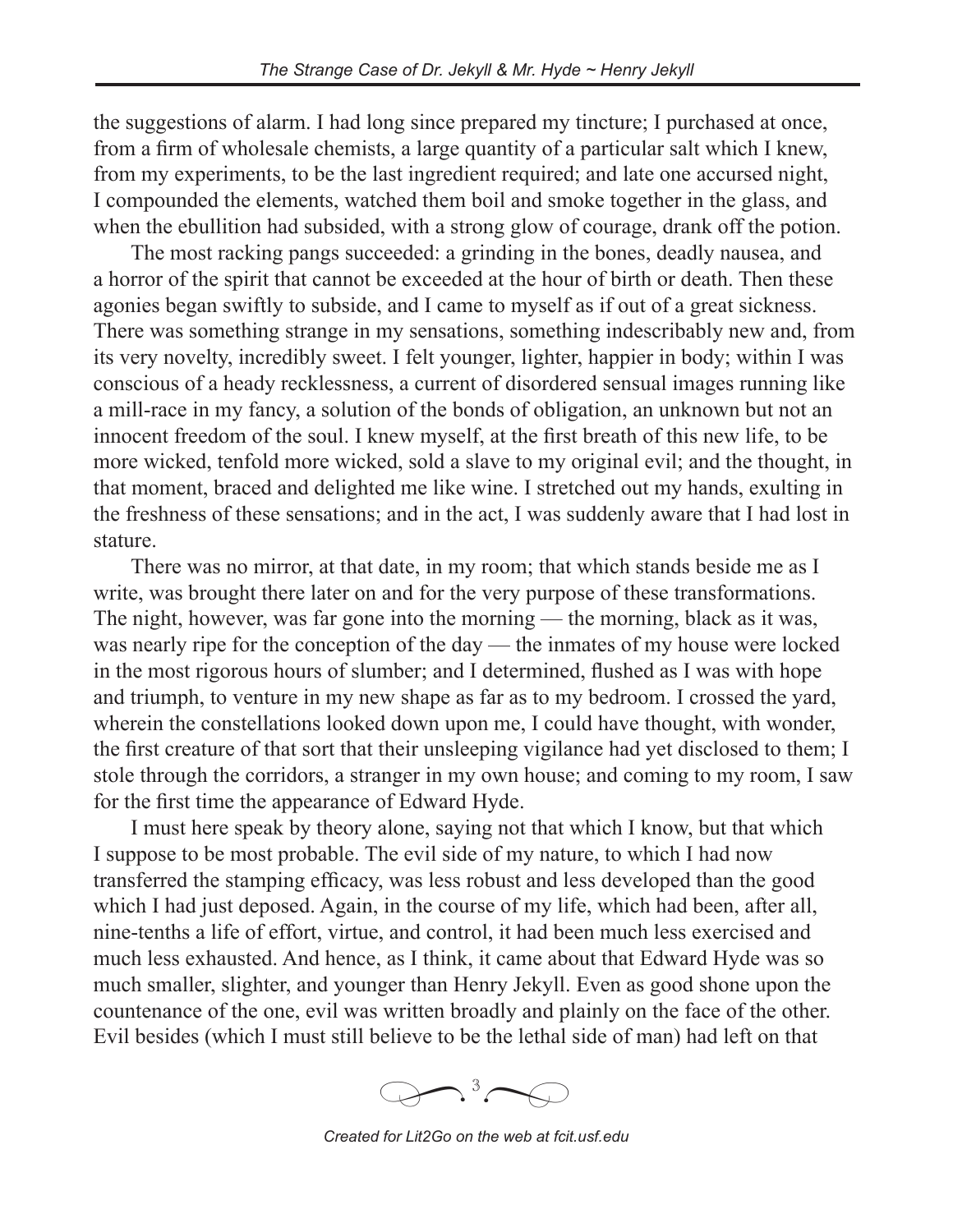body an imprint of deformity and decay. And yet when I looked upon that ugly idol in the glass, I was conscious of no repugnance, rather of a leap of welcome. This, too, was myself. It seemed natural and human. In my eyes it bore a livelier image of the spirit, it seemed more express and single, than the imperfect and divided countenance I had been hitherto accustomed to call mine. And in so far I was doubtless right. I have observed that when I wore the semblance of Edward Hyde, none could come near to me at first without a visible misgiving of the flesh. This, as I take it, was because all human beings, as we meet them, are commingled out of good and evil: and Edward Hyde, alone in the ranks of mankind, was pure evil.

I lingered but a moment at the mirror: the second and conclusive experiment had yet to be attempted; it yet remained to be seen if I had lost my identity beyond redemption and must flee before daylight from a house that was no longer mine; and hurrying back to my cabinet, I once more prepared and drank the cup, once more suffered the pangs of dissolution, and came to myself once more with the character, the stature, and the face of Henry Jekyll.

That night I had come to the fatal cross-roads. Had I approached my discovery in a more noble spirit, had I risked the experiment while under the empire of generous or pious aspirations, all must have been otherwise, and from these agonies of death and birth, I had come forth an angel instead of a fiend. The drug had no discriminating action; it was neither diabolical nor divine; it but shook the doors of the prison-house of my disposition; and like the captives of Philippi, that which stood within ran forth. At that time my virtue slumbered; my evil, kept awake by ambition, was alert and swift to seize the occasion; and the thing that was projected was Edward Hyde. Hence, although I had now two characters as well as two appearances, one was wholly evil, and the other was still the old Henry Jekyll, that incongruous compound of whose reformation and improvement I had already learned to despair. The movement was thus wholly toward the worse.

Even at that time, I had not yet conquered my aversion to the dryness of a life of study. I would still be merrily disposed at times; and as my pleasures were (to say the least) undignified, and I was not only well known and highly considered, but growing toward the elderly man, this incoherency of my life was daily growing more unwelcome. It was on this side that my new power tempted me until I fell in slavery. I had but to drink the cup, to doff at once the body of the noted professor, and to assume, like a thick cloak, that of Edward Hyde. I smiled at the notion; it seemed to me at the time to be humorous; and I made my preparations with the most studious care. I took and furnished that house in Soho, to which Hyde was tracked by the police; and



*Created for Lit2Go on the web at fcit.usf.edu*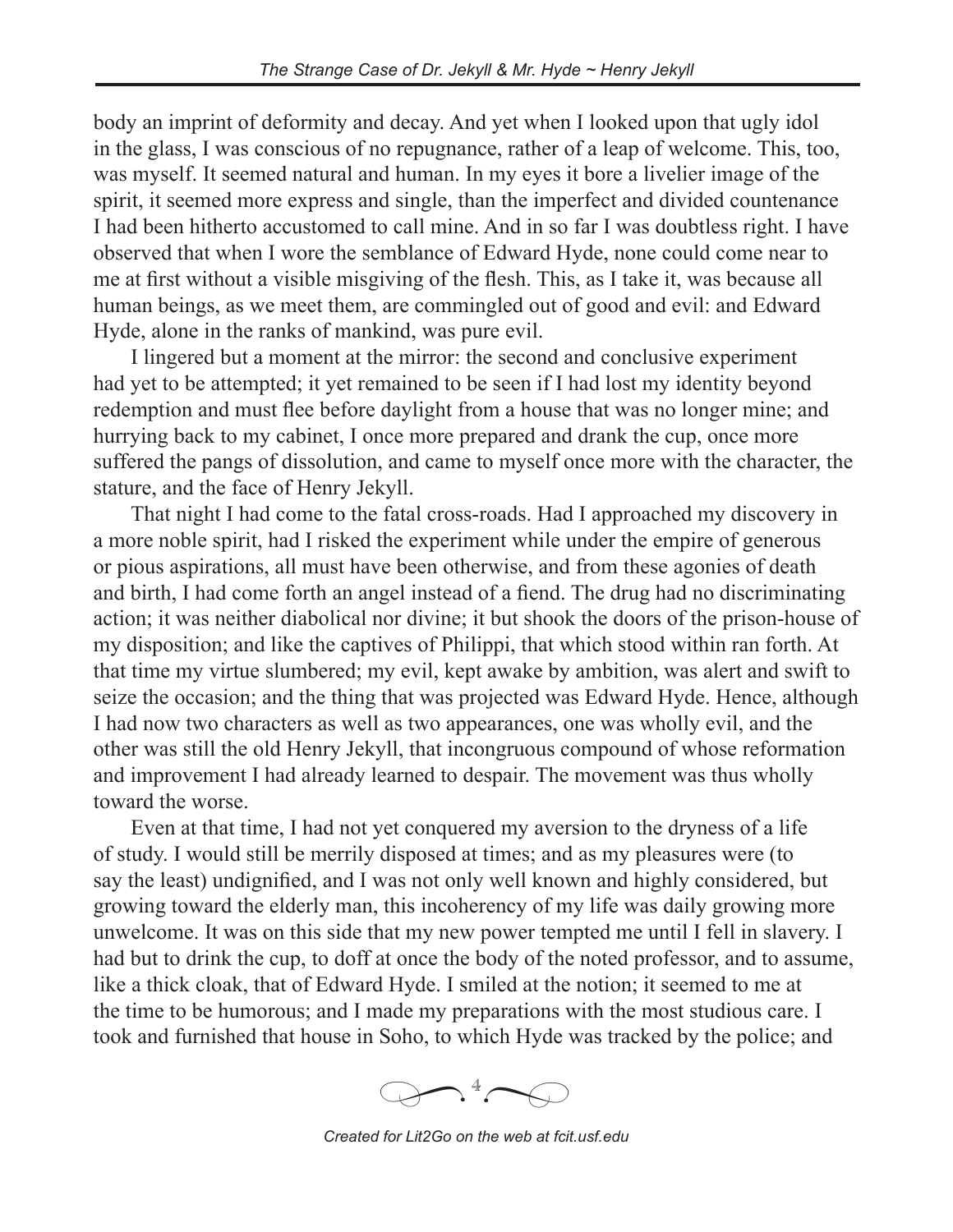engaged as housekeeper a creature whom I well knew to be silent and unscrupulous. On the other side, I announced to my servants that a Mr. Hyde (whom I described) was to have full liberty and power about my house in the square; and to parry mishaps, I even called and made myself a familiar object, in my second character. I next drew up that will to which you so much objected; so that if anything befell me in the person of Dr. Jekyll, I could enter on that of Edward Hyde without pecuniary loss. And thus fortified, as I supposed, on every side, I began to profit by the strange immunities of my position.

Men have before hired bravos to transact their crimes, while their own person and reputation sat under shelter. I was the first that ever did so for his pleasures. I was the first that could thus plod in the public eye with a load of genial respectability, and in a moment, like a schoolboy, strip off these lendings and spring headlong into the sea of liberty. But for me, in my impenetrable mantle, the safety was complete. Think of it — I did not even exist! Let me but escape into my laboratory door, give me but a second or two to mix and swallow the draught that I had always standing ready; and whatever he had done, Edward Hyde would pass away like the stain of breath upon a mirror; and there in his stead, quietly at home, trimming the midnight lamp in his study, a man who could afford to laugh at suspicion, would be Henry Jekyll.

The pleasures which I made haste to seek in my disguise were, as I have said, undignified; I would scarce use a harder term. But in the hands of Edward Hyde, they soon began to turn toward the monstrous. When I would come back from these excursions, I was often plunged into a kind of wonder at my vicarious depravity. This familiar that I called out of my own soul, and sent forth alone to do his good pleasure, was a being inherently malign and villainous; his every act and thought centred on self; drinking pleasure with bestial avidity from any degree of torture to another; relentless like a man of stone. Henry Jekyll stood at times aghast before the acts of Edward Hyde; but the situation was apart from ordinary laws, and insidiously relaxed the grasp of conscience. It was Hyde, after all, and Hyde alone, that was guilty. Jekyll was no worse; he woke again to his good qualities seemingly unimpaired; he would even make haste, where it was possible, to undo the evil done by Hyde. And thus his conscience slumbered.

Into the details of the infamy at which I thus connived (for even now I can scarce grant that I committed it) I have no design of entering; I mean but to point out the warnings and the successive steps with which my chastisement approached. I met with one accident which, as it brought on no consequence, I shall no more than mention. An act of cruelty to a child aroused against me the anger of a passer-by, whom I recognised



*Created for Lit2Go on the web at fcit.usf.edu*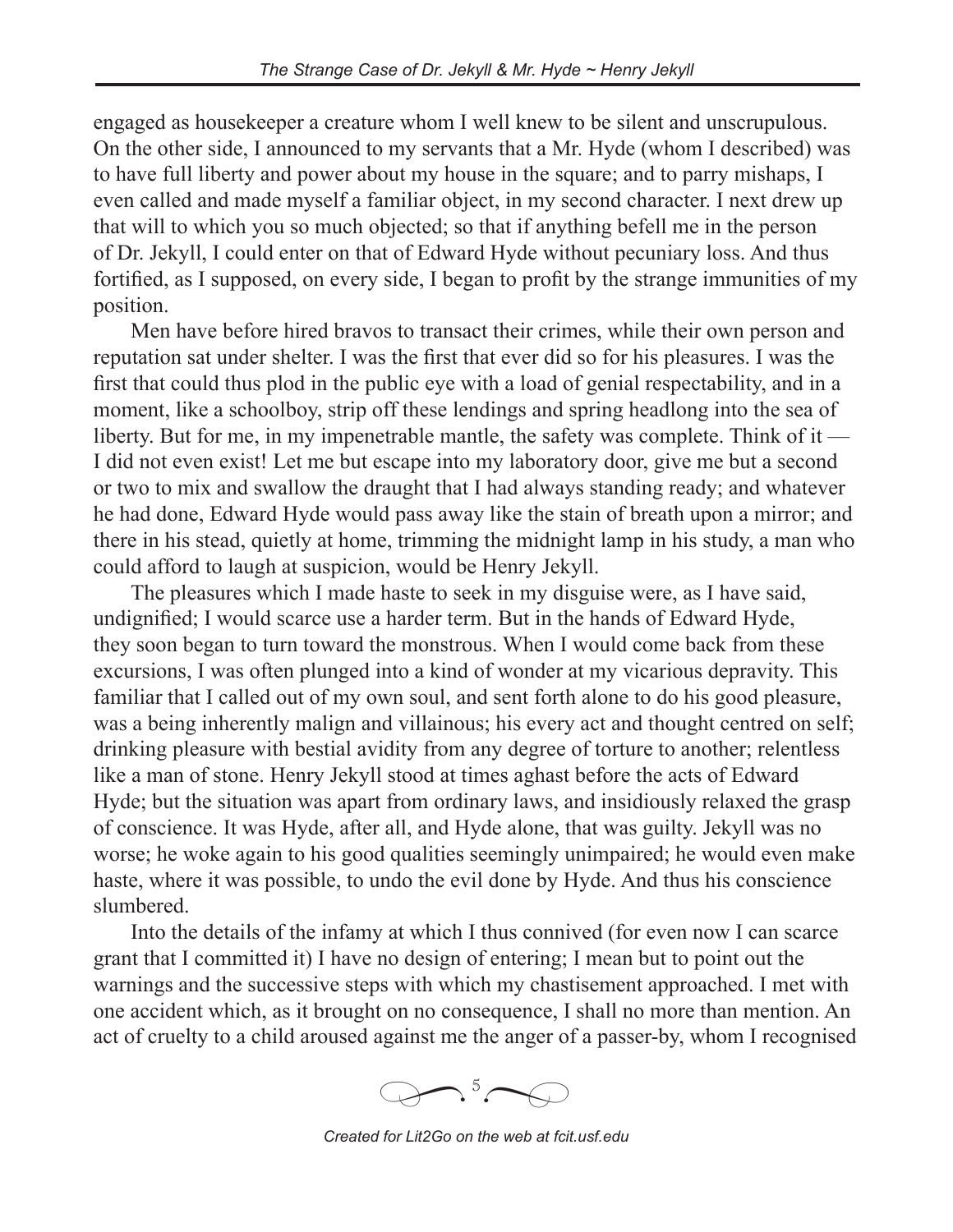the other day in the person of your kinsman; the doctor and the child's family joined him; there were moments when I feared for my life; and at last, in order to pacify their too just resentment, Edward Hyde had to bring them to the door, and pay them in a cheque drawn in the name of Henry Jekyll. But this danger was easily eliminated from the future, by opening an account at another bank in the name of Edward Hyde himself; and when, by sloping my own hand backward, I had supplied my double with a signature, I thought I sat beyond the reach of fate.

Some two months before the murder of Sir Danvers, I had been out for one of my adventures, had returned at a late hour, and woke the next day in bed with somewhat odd sensations. It was in vain I looked about me; in vain I saw the decent furniture and tall proportions of my room in the square; in vain that I recognised the pattern of the bed-curtains and the design of the mahogany frame; something still kept insisting that I was not where I was, that I had not wakened where I seemed to be, but in the little room in Soho where I was accustomed to sleep in the body of Edward Hyde. I smiled to myself, and, in my psychological way began lazily to inquire into the elements of this illusion, occasionally, even as I did so, dropping back into a comfortable morning doze. I was still so engaged when, in one of my more wakeful moments, my eyes fell upon my hand. Now the hand of Henry Jekyll (as you have often remarked) was professional in shape and size: it was large, firm, white, and comely. But the hand which I now saw, clearly enough, in the yellow light of a mid-London morning, lying half shut on the bed-clothes, was lean, corded, knuckly, of a dusky pallor and thickly shaded with a swart growth of hair. It was the hand of Edward Hyde.

I must have stared upon it for near half a minute, sunk as I was in the mere stupidity of wonder, before terror woke up in my breast as sudden and startling as the crash of cymbals; and bounding from my bed, I rushed to the mirror. At the sight that met my eyes, my blood was changed into something exquisitely thin and icy. Yes, I had gone to bed Henry Jekyll, I had awakened Edward Hyde. How was this to be explained? I asked myself, and then, with another bound of terror — how was it to be remedied? It was well on in the morning; the servants were up; all my drugs were in the cabinet — a long journey down two pairs of stairs, through the back passage, across the open court and through the anatomical theatre, from where I was then standing horrorstruck. It might indeed be possible to cover my face; but of what use was that, when I was unable to conceal the alteration in my stature? And then with an overpowering sweetness of relief, it came back upon my mind that the servants were already used to the coming and going of my second self. I had soon dressed, as well as I was able, in clothes of my own size: had soon passed through the house, where Bradshaw stared

 $\bigoplus$   $\bullet$ <sup>6</sup> *�*

*Created for Lit2Go on the web at fcit.usf.edu*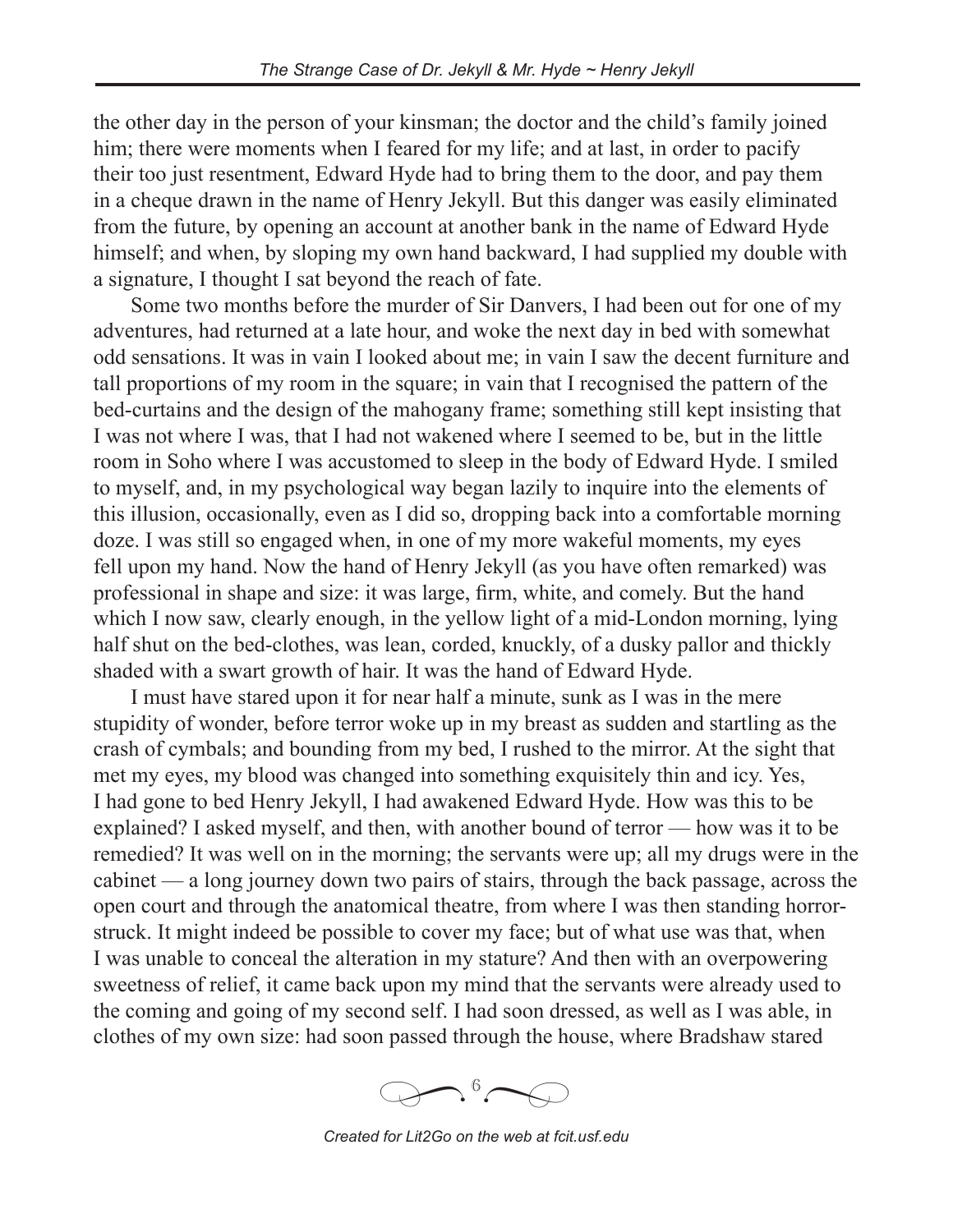and drew back at seeing Mr. Hyde at such an hour and in such a strange array; and ten minutes later, Dr. Jekyll had returned to his own shape and was sitting down, with a darkened brow, to make a feint of breakfasting.

Small indeed was my appetite. This inexplicable incident, this reversal of my previous experience, seemed, like the Babylonian finger on the wall, to be spelling out the letters of my judgment; and I began to reflect more seriously than ever before on the issues and possibilities of my double existence. That part of me which I had the power of projecting, had lately been much exercised and nourished; it had seemed to me of late as though the body of Edward Hyde had grown in stature, as though (when I wore that form) I were conscious of a more generous tide of blood; and I began to spy a danger that, if this were much prolonged, the balance of my nature might be permanently overthrown, the power of voluntary change be forfeited, and the character of Edward Hyde become irrevocably mine. The power of the drug had not been always equally displayed. Once, very early in my career, it had totally failed me; since then I had been obliged on more than one occasion to double, and once, with infinite risk of death, to treble the amount; and these rare uncertainties had cast hitherto the sole shadow on my contentment. Now, however, and in the light of that morning's accident, I was led to remark that whereas, in the beginning, the difficulty had been to throw off the body of Jekyll, it had of late gradually but decidedly transferred itself to the other side. All things therefore seemed to point to this: that I was slowly losing hold of my original and better self, and becoming slowly incorporated with my second and worse.

Between these two, I now felt I had to choose. My two natures had memory in common, but all other faculties were most unequally shared between them. Jekyll (who was composite) now with the most sensitive apprehensions, now with a greedy gusto, projected and shared in the pleasures and adventures of Hyde; but Hyde was indifferent to Jekyll, or but remembered him as the mountain bandit remembers the cavern in which he conceals himself from pursuit. Jekyll had more than a father's interest; Hyde had more than a son's indifference. To cast in my lot with Jekyll, was to die to those appetites which I had long secretly indulged and had of late begun to pamper. To cast it in with Hyde, was to die to a thousand interests and aspirations, and to become, at a blow and for ever, despised and friendless. The bargain might appear unequal; but there was still another consideration in the scales; for while Jekyll would suffer smartingly in the fires of abstinence, Hyde would be not even conscious of all that he had lost. Strange as my circumstances were, the terms of this debate are as old and commonplace as man; much the same inducements and alarms cast the die for any tempted and trembling sinner; and it fell out with me, as it falls with so vast a majority



*Created for Lit2Go on the web at fcit.usf.edu*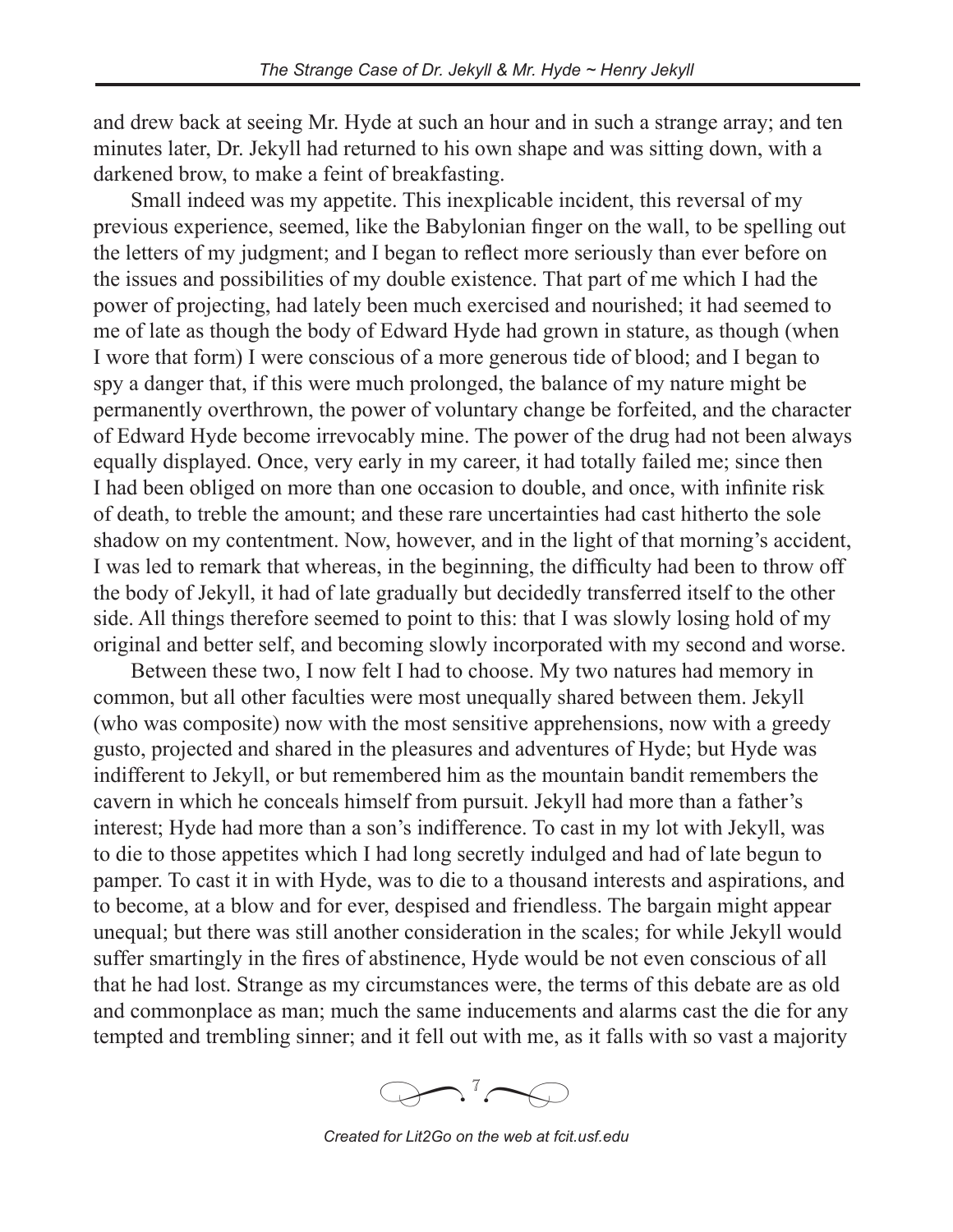of my fellows, that I chose the better part and was found wanting in the strength to keep to it.

Yes, I preferred the elderly and discontented doctor, surrounded by friends and cherishing honest hopes; and bade a resolute farewell to the liberty, the comparative youth, the light step, leaping impulses and secret pleasures, that I had enjoyed in the disguise of Hyde. I made this choice perhaps with some unconscious reservation, for I neither gave up the house in Soho, nor destroyed the clothes of Edward Hyde, which still lay ready in my cabinet. For two months, however, I was true to my determination; for two months I led a life of such severity as I had never before attained to, and enjoyed the compensations of an approving conscience. But time began at last to obliterate the freshness of my alarm; the praises of conscience began to grow into a thing of course; I began to be tortured with throes and longings, as of Hyde struggling after freedom; and at last, in an hour of moral weakness, I once again compounded and swallowed the transforming draught.

I do not suppose that, when a drunkard reasons with himself upon his vice, he is once out of five hundred times affected by the dangers that he runs through his brutish, physical insensibility; neither had I, long as I had considered my position, made enough allowance for the complete moral insensibility and insensate readiness to evil, which were the leading characters of Edward Hyde. Yet it was by these that I was punished. My devil had been long caged, he came out roaring. I was conscious, even when I took the draught, of a more unbridled, a more furious propensity to ill. It must have been this, I suppose, that stirred in my soul that tempest of impatience with which I listened to the civilities of my unhappy victim; I declare, at least, before God, no man morally sane could have been guilty of that crime upon so pitiful a provocation; and that I struck in no more reasonable spirit than that in which a sick child may break a plaything. But I had voluntarily stripped myself of all those balancing instincts by which even the worst of us continues to walk with some degree of steadiness among temptations; and in my case, to be tempted, however slightly, was to fall.

Instantly the spirit of hell awoke in me and raged. With a transport of glee, I mauled the unresisting body, tasting delight from every blow; and it was not till weariness had begun to succeed, that I was suddenly, in the top fit of my delirium, struck through the heart by a cold thrill of terror. A mist dispersed; I saw my life to be forfeit; and fled from the scene of these excesses, at once glorying and trembling, my lust of evil gratified and stimulated, my love of life screwed to the topmost peg. I ran to the house in Soho, and (to make assurance doubly sure) destroyed my papers; thence I set out through the lamplit streets, in the same divided ecstasy of mind, gloating on



*Created for Lit2Go on the web at fcit.usf.edu*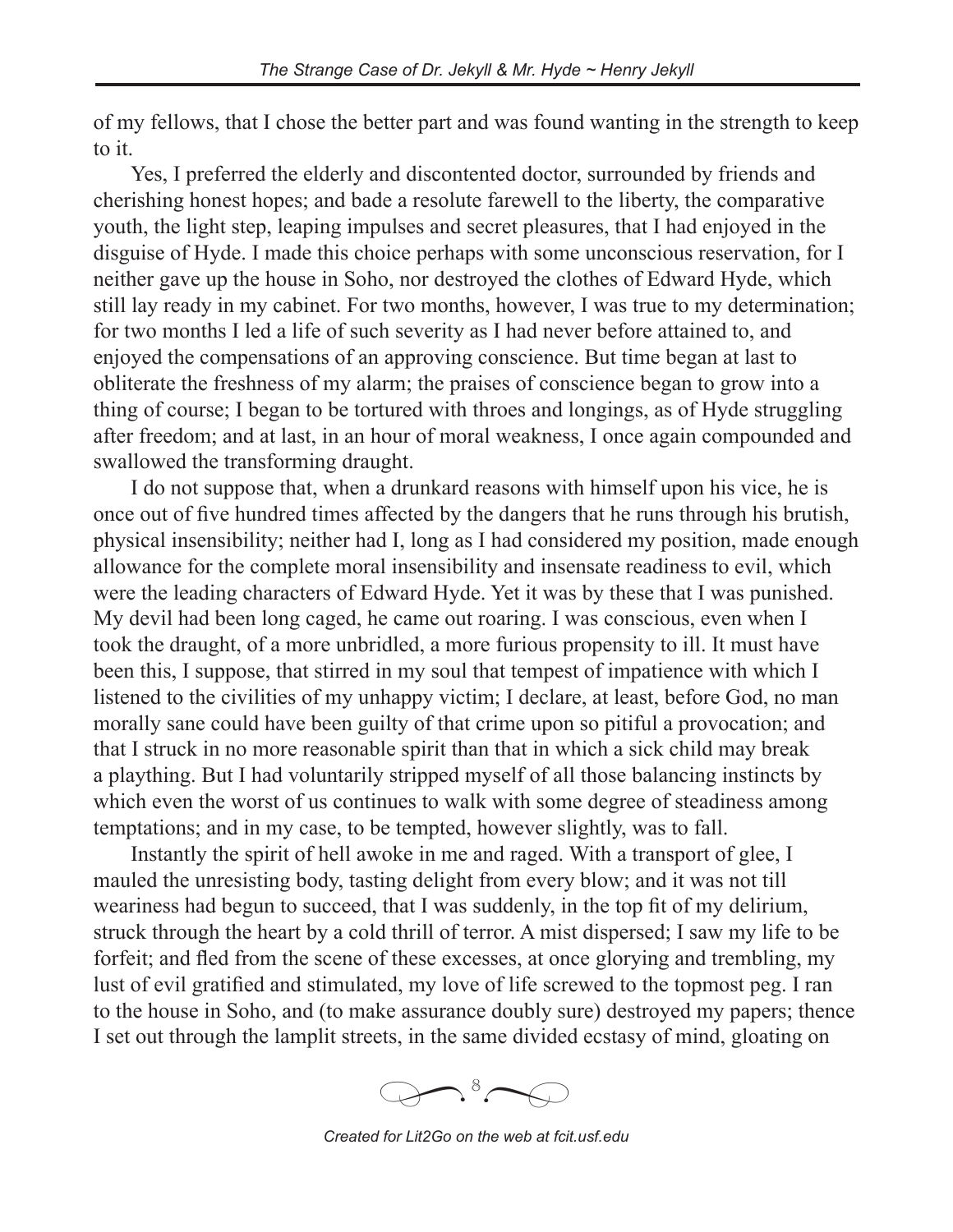my crime, light-headedly devising others in the future, and yet still hastening and still hearkening in my wake for the steps of the avenger. Hyde had a song upon his lips as he compounded the draught, and as he drank it, pledged the dead man. The pangs of transformation had not done tearing him, before Henry Jekyll, with streaming tears of gratitude and remorse, had fallen upon his knees and lifted his clasped hands to God. The veil of self-indulgence was rent from head to foot, I saw my life as a whole: I followed it up from the days of childhood, when I had walked with my father's hand, and through the self-denying toils of my professional life, to arrive again and again, with the same sense of unreality, at the damned horrors of the evening. I could have screamed aloud; I sought with tears and prayers to smother down the crowd of hideous images and sounds with which my memory swarmed against me; and still, between the petitions, the ugly face of my iniquity stared into my soul. As the acuteness of this remorse began to die away, it was succeeded by a sense of joy. The problem of my conduct was solved. Hyde was thenceforth impossible; whether I would or not, I was now confined to the better part of my existence; and oh, how I rejoiced to think it! with what willing humility, I embraced anew the restrictions of natural life! with what sincere renunciation, I locked the door by which I had so often gone and come, and ground the key under my heel!

The next day, came the news that the murder had been overlooked, that the guilt of Hyde was patent to the world, and that the victim was a man high in public estimation. It was not only a crime, it had been a tragic folly. I think I was glad to know it; I think I was glad to have my better impulses thus buttressed and guarded by the terrors of the scaffold. Jekyll was now my city of refuge; let but Hyde peep out an instant, and the hands of all men would be raised to take and slay him.

I resolved in my future conduct to redeem the past; and I can say with honesty that my resolve was fruitful of some good. You know yourself how earnestly in the last months of last year, I laboured to relieve suffering; you know that much was done for others, and that the days passed quietly, almost happily for myself. Nor can I truly say that I wearied of this beneficent and innocent life; I think instead that I daily enjoyed it more completely; but I was still cursed with my duality of purpose; and as the first edge of my penitence wore off, the lower side of me, so long indulged, so recently chained down, began to growl for licence. Not that I dreamed of resuscitating Hyde; the bare idea of that would startle me to frenzy: no, it was in my own person, that I was once more tempted to trifle with my conscience; and it was as an ordinary secret sinner, that I at last fell before the assaults of temptation.

 $\bigcap_{\partial} \mathcal{P}$ *�*

*Created for Lit2Go on the web at fcit.usf.edu*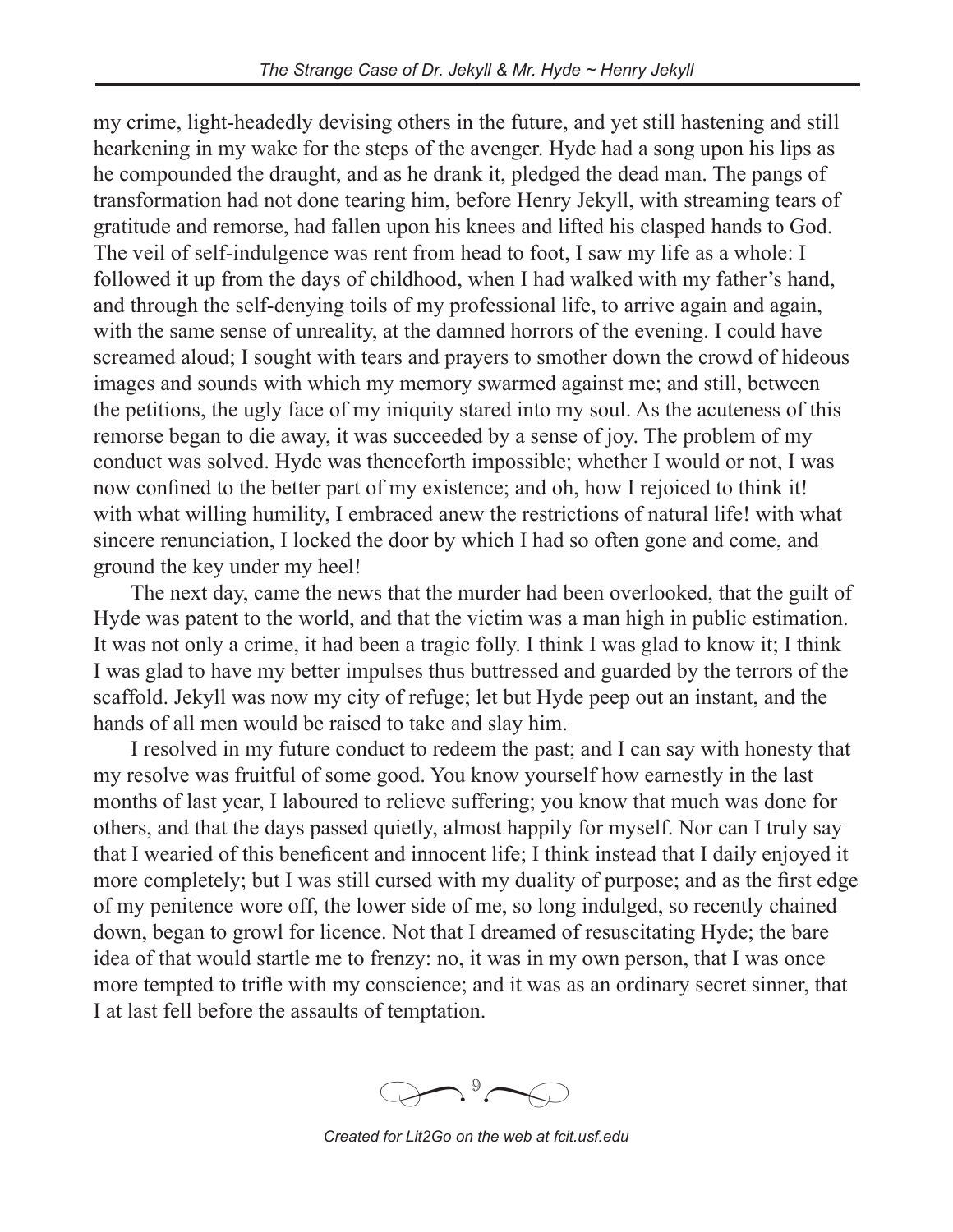There comes an end to all things; the most capacious measure is filled at last; and this brief condescension to evil finally destroyed the balance of my soul. And yet I was not alarmed; the fall seemed natural, like a return to the old days before I had made discovery. It was a fine, clear, January day, wet under foot where the frost had melted, but cloudless overhead; and the Regent's Park was full of winter chirrupings and sweet with spring odours. I sat in the sun on a bench; the animal within me licking the chops of memory; the spiritual side a little, drowsed, promising subsequent penitence, but not yet moved to begin. After all, I reflected, I was like my neighbours; and then I smiled, comparing myself with other men, comparing my active goodwill with the lazy cruelty of their neglect. And at the very moment of that vain-glorious thought, a qualm came over me, a horrid nausea and the most deadly shuddering. These passed away, and left me faint; and then as in its turn the faintness subsided, I began to be aware of a change in the temper of my thoughts, a greater boldness, a contempt of danger, a solution of the bonds of obligation. I looked down; my clothes hung formlessly on my shrunken limbs; the hand that lay on my knee was corded and hairy. I was once more Edward Hyde. A moment before I had been safe of all men's respect, wealthy, beloved — the cloth laying for me in the dining-room at home; and now I was the common quarry of mankind, hunted, houseless, a known murderer, thrall to the gallows.

My reason wavered, but it did not fail me utterly. I have more than once observed that, in my second character, my faculties seemed sharpened to a point and my spirits more tensely elastic; thus it came about that, where Jekyll perhaps might have succumbed, Hyde rose to the importance of the moment. My drugs were in one of the presses of my cabinet; how was I to reach them? That was the problem that (crushing my temples in my hands) I set myself to solve. The laboratory door I had closed. If I sought to enter by the house, my own servants would consign me to the gallows. I saw I must employ another hand, and thought of Lanyon. How was he to be reached? how persuaded? Supposing that I escaped capture in the streets, how was I to make my way into his presence? and how should I, an unknown and displeasing visitor, prevail on the famous physician to rifle the study of his colleague, Dr. Jekyll? Then I remembered that of my original character, one part remained to me: I could write my own hand; and once I had conceived that kindling spark, the way that I must follow became lighted up from end to end.

Thereupon, I arranged my clothes as best I could, and summoning a passing hansom, drove to an hotel in Portland Street, the name of which I chanced to remember. At my appearance (which was indeed comical enough, however tragic a fate these garments covered) the driver could not conceal his mirth. I gnashed my teeth upon him



*Created for Lit2Go on the web at fcit.usf.edu*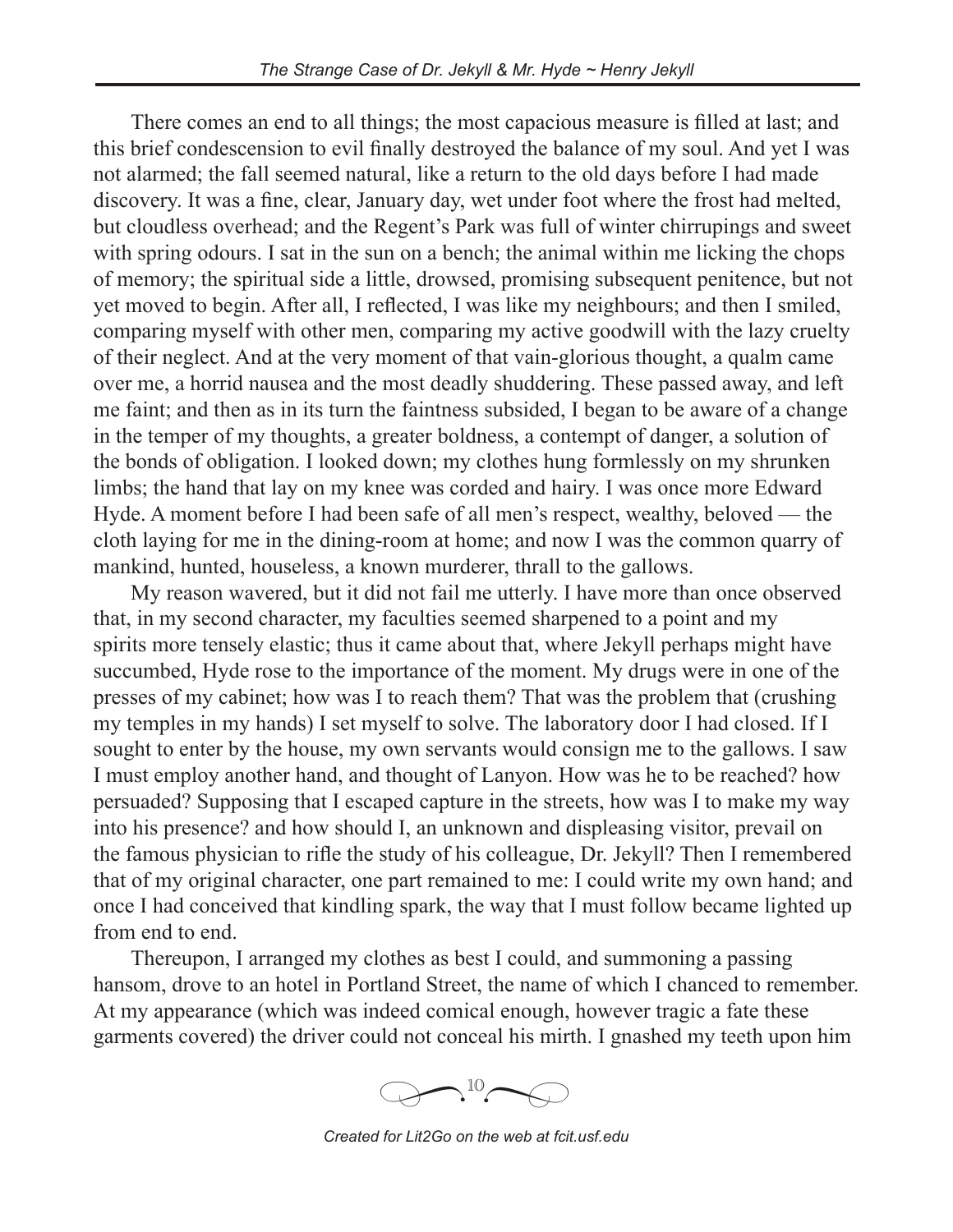with a gust of devilish fury; and the smile withered from his face — happily for him yet more happily for myself, for in another instant I had certainly dragged him from his perch. At the inn, as I entered, I looked about me with so black a countenance as made the attendants tremble; not a look did they exchange in my presence; but obsequiously took my orders, led me to a private room, and brought me wherewithal to write. Hyde in danger of his life was a creature new to me; shaken with inordinate anger, strung to the pitch of murder, lusting to inflict pain. Yet the creature was astute; mastered his fury with a great effort of the will; composed his two important letters, one to Lanyon and one to Poole; and that he might receive actual evidence of their being posted, sent them out with directions that they should be registered.

Thenceforward, he sat all day over the fire in the private room, gnawing his nails; there he dined, sitting alone with his fears, the waiter visibly quailing before his eye; and thence, when the night was fully come, he set forth in the corner of a closed cab, and was driven to and fro about the streets of the city. He, I say — I cannot say, I. That child of Hell had nothing human; nothing lived in him but fear and hatred. And when at last, thinking the driver had begun to grow suspicious, he discharged the cab and ventured on foot, attired in his misfitting clothes, an object marked out for observation, into the midst of the nocturnal passengers, these two base passions raged within him like a tempest. He walked fast, hunted by his fears, chattering to himself, skulking through the less-frequented thoroughfares, counting the minutes that still divided him from midnight. Once a woman spoke to him, offering, I think, a box of lights. He smote her in the face, and she fled.

When I came to myself at Lanyon's, the horror of my old friend perhaps affected me somewhat: I do not know; it was at least but a drop in the sea to the abhorrence with which I looked back upon these hours. A change had come over me. It was no longer the fear of the gallows, it was the horror of being Hyde that racked me. I received Lanyon's condemnation partly in a dream; it was partly in a dream that I came home to my own house and got into bed. I slept after the prostration of the day, with a stringent and profound slumber which not even the nightmares that wrung me could avail to break. I awoke in the morning shaken, weakened, but refreshed. I still hated and feared the thought of the brute that slept within me, and I had not of course forgotten the appalling dangers of the day before; but I was once more at home, in my own house and close to my drugs; and gratitude for my escape shone so strong in my soul that it almost rivalled the brightness of hope.

I was stepping leisurely across the court after breakfast, drinking the chill of the air with pleasure, when I was seized again with those indescribable sensations that



*Created for Lit2Go on the web at fcit.usf.edu*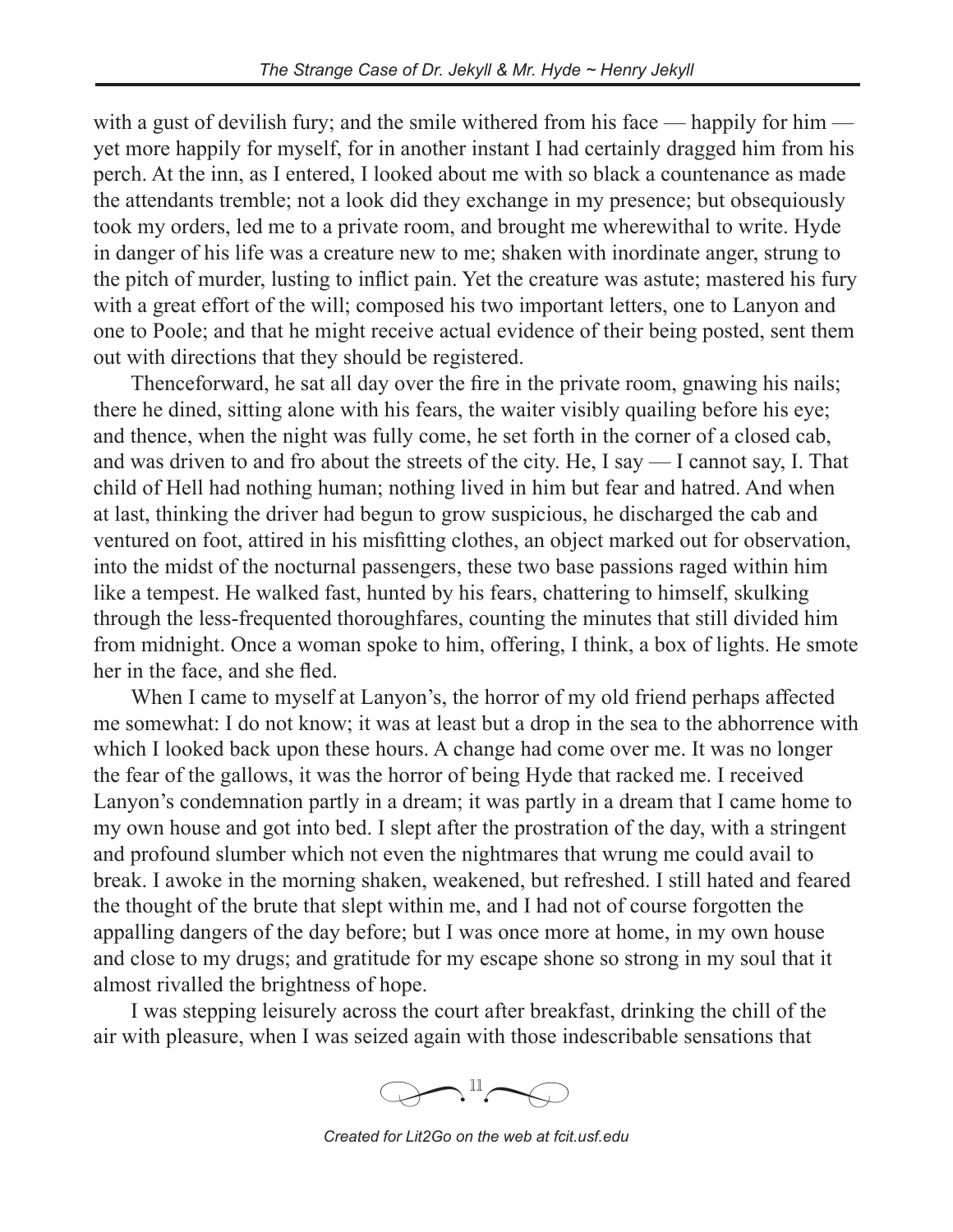heralded the change; and I had but the time to gain the shelter of my cabinet, before I was once again raging and freezing with the passions of Hyde. It took on this occasion a double dose to recall me to myself; and alas! Six hours after, as I sat looking sadly in the fire, the pangs returned, and the drug had to be re-administered. In short, from that day forth it seemed only by a great effort as of gymnastics, and only under the immediate stimulation of the drug, that I was able to wear the countenance of Jekyll. At all hours of the day and night, I would be taken with the premonitory shudder; above all, if I slept, or even dozed for a moment in my chair, it was always as Hyde that I awakened. Under the strain of this continually-impending doom and by the sleeplessness to which I now condemned myself, ay, even beyond what I had thought possible to man, I became, in my own person, a creature eaten up and emptied by fever, languidly weak both in body and mind, and solely occupied by one thought: the horror of my other self. But when I slept, or when the virtue of the medicine wore off, I would leap almost without transition (for the pangs of transformation grew daily less marked) into the possession of a fancy brimming with images of terror, a soul boiling with causeless hatreds, and a body that seemed not strong enough to contain the raging energies of life. The powers of Hyde seemed to have grown with the sickliness of Jekyll. And certainly the hate that now divided them was equal on each side. With Jekyll, it was a thing of vital instinct. He had now seen the full deformity of that creature that shared with him some of the phenomena of consciousness, and was co-heir with him to death: and beyond these links of community, which in themselves made the most poignant part of his distress, he thought of Hyde, for all his energy of life, as of something not only hellish but inorganic. This was the shocking thing; that the slime of the pit seemed to utter cries and voices; that the amorphous dust gesticulated and sinned; that what was dead, and had no shape, should usurp the offices of life. And this again, that that insurgent horror was knit to him closer than a wife, closer than an eye; lay caged in his flesh, where he heard it mutter and felt it struggle to be born; and at every hour of weakness, and in the confidence of slumber, prevailed against him and deposed him out of life. The hatred of Hyde for Jekyll, was of a different order. His tenor of the gallows drove him continually to commit temporary suicide, and return to his subordinate station of a part instead of a person; but he loathed the necessity, he loathed the despondency into which Jekyll was now fallen, and he resented the dislike with which he was himself regarded. Hence the apelike tricks that he would play me, scrawling in my own hand blasphemies on the pages of my books, burning the letters and destroying the portrait of my father; and indeed, had it not been for his fear of death, he would long ago have ruined himself in order



*Created for Lit2Go on the web at fcit.usf.edu*